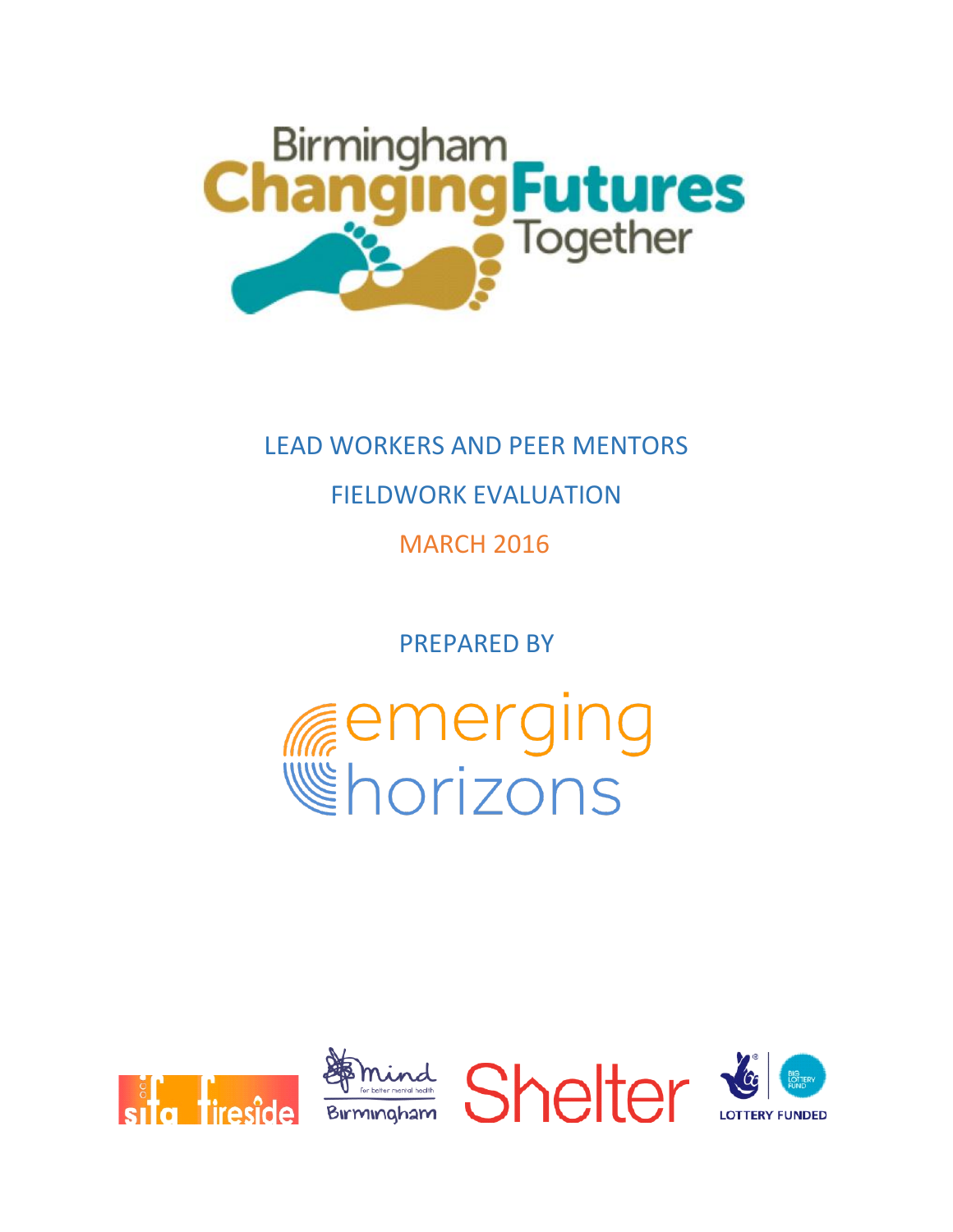# EVALUATION

Emerging Horizons would like to acknowledge all who took part in providing their time and views for this evaluation. Emerging Horizons would like to thank the staff of BCFT for being supportive throughout the review and enabling access. We would also like to acknowledge a number of staff from other local service providers who gave their time and their views.

### PROJECT OVERVIEW

The Birmingham Changing Futures Together (BCFT) programme is funded by Big Lottery's Fulfilling Lives initiative led by BVSC, and will work with service users and organisations to shape how services are delivered to vulnerable people with multiple needs. The £10million, 8 year programme has been designed by local partners to improve services for the people using them.

The project focuses on long-term service and system change to support individuals to lead fulfilled lives and to ensure that successful models and approaches pioneered through this project become mainstream. With a strong focus on working in partnership with 'experts by experience', the project aims to improve the collaboration and integration of agencies to improve the client journey.

Within BCFT there are several streams of work, and the one which pertains to this fieldwork evaluation is:

#### LEADS WORKER AND PEER MENTORS SERVICE (LWPM)

Helping individuals with multiple and complex needs navigate services and find the right recovery and support package. The LWPM Service is a four and a half year collaboration between Shelter, Sifa Fireside and Birmingham Mind, with staff employed across all three agencies, drawing upon substantial internal skills and resources.

The service is designed to support 'hard to reach' individuals, and the team is made up of 12 skilled, empathic Lead Workers (LW) who each take responsibility for a small case load of clients, supported by 6 Peer Mentors (PM) who have first-hand experience of using services. Together they provide intensive support to individuals who have previously disengaged with services in Birmingham, and who have at least 3 out of the 4 following complex needs:

- Homelessness
- Addiction and problematic substance misuse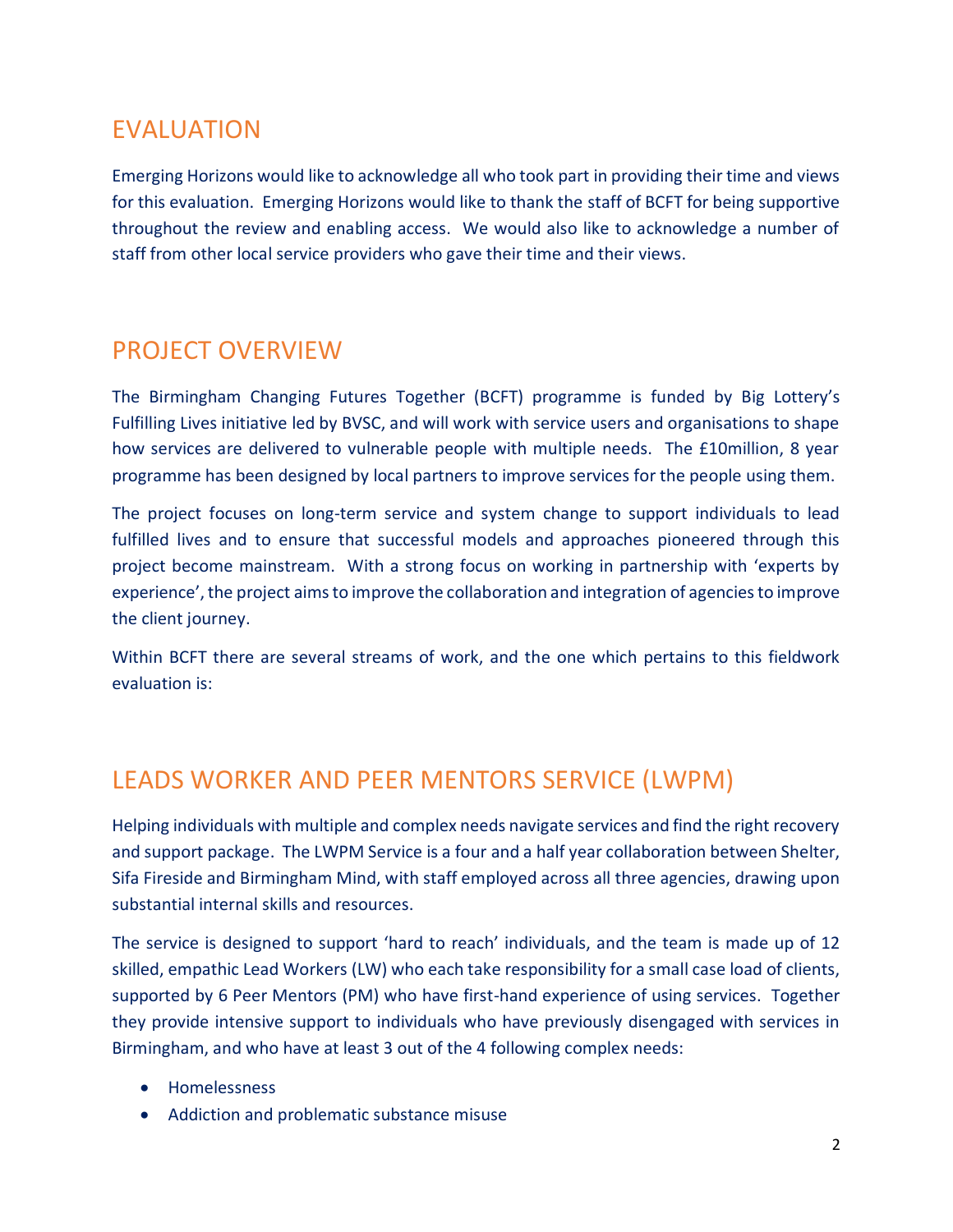- Risk of reoffending
- Mental ill health

The service provides a key worker approach to support, using a variety of techniques and approaches to build relationships and develop packages of support. The service recognises that the client group would benefit from long term, intensive support, therefore they have up to 3 years to work with any individual.

Within this service BCFT are measuring the value added of the lived experience, by carrying out a test:

Model A: is a cohort of six Lead Workers

Model B: is a cohort of another 6 Lead Workers who are supported by six peer mentors, who can empathise with the client group they are working with.

The service is testing the assumption that the Peer Mentors will further enhance the engagement of clients to accept and access support and services to help them achieve a Fulfilled Life.

# REPORT ON THE LWPM PROGRAMME

This summary presents key findings of 4 day field research, carried out in March 2016, into the development of the Birmingham Changing Futures Together (BCFT) Lead Workers and Peer Mentors (LWPM) Evaluation Fieldwork.

**RATIONALE:** The method is a simple one – attempts at assessing engagement were undertaken using a semi-structured interview approach in three populations; primarily the reported engagement of the clients themselves (n=6; 3 clients from Model A, 3 from Model B), but also amongst staff (n=11) and wider key partners (n=2) who responded to an interview request.

**METHOD**: The semi-structured interview was based on contemporary thinking about recovery as a process that takes place over time with a strong relational focus. This meant that there was attention on strengths of the programme rather than pathologies, and on focussed support and engagement. The qualitative focus was on the subjective experience and needs of the participants.

**REPORTING**: Interviews were taken by an experienced researcher in interview administered approaches to facilitate client, staff and wider partner perspectives and participation.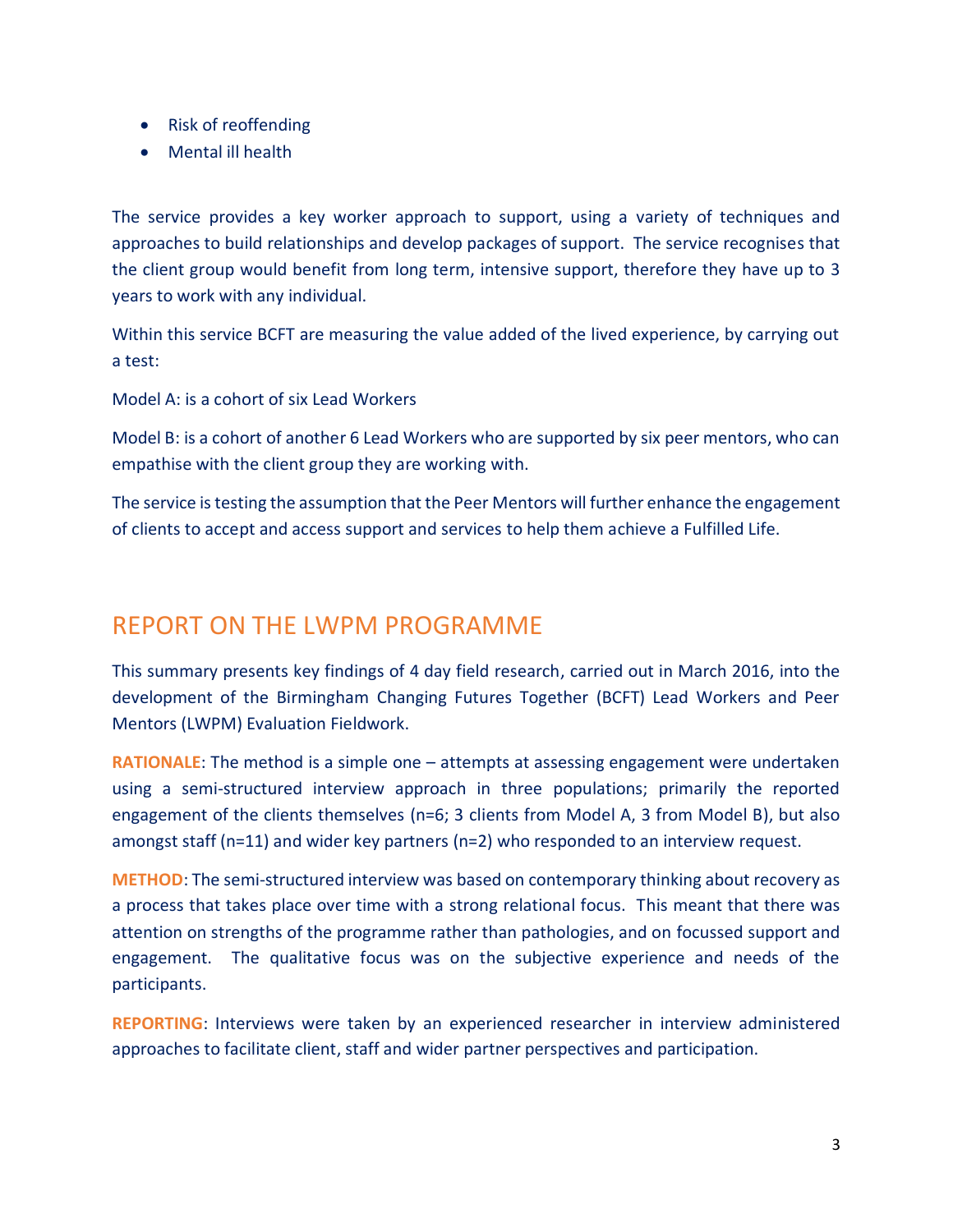#### FINDINGS

#### **CLIENTS**

Key reporting around the interventions provided by BCFT from 6 male clients, mean age of 42 years, living in a range of accommodation including rehab, hostels and shared housing. 3 clients have a LW only, the remainder having both a LW and a PM. The interview focussed on the relationship and the support, whether client expectations were met and how impactful the service was on their lives.

#### RELATIONSHIPS

100% of clients reported a good relationship, and when viewed from the perspective of the background of the clients this is incredibly positive. All reported various forms of more personalised support across domains of housing i.e. "*Helped me find a home. I was sofa surfing.*" clinical support and assertive hand-holding, "*they come to appointments with me like the doctors, hospital, court and CRI"* and day to day living support referencing autonomy and accessibility i.e. *"Lets me use the phone. I come 3/4 times a week to use the internet and phone and travel cards…", "offer me a safe place to sit"*.

#### SERVICE SUPPORT

When asked what the service did for them, all 6 clients responded positively, illustrated in the following comments; *"You don't get fobbed off and she is always in contact." "Talks to me like a human being." "If I don't phone them they will phone me." "I get emotional support to talk."* This individual empathic support and ongoing contact has made a difference to their lives and this combination is repeatedly commented upon by all clients as vital ingredients for their health and well-being. The trajectory of change is very clear. Clients cite examples of now having stable accommodation, resisting engagement in substance misuse or anti-social behaviour and given the complex circumstances of the client group and their cumulative and multiple disadvantage this is a huge testimony to BCFT.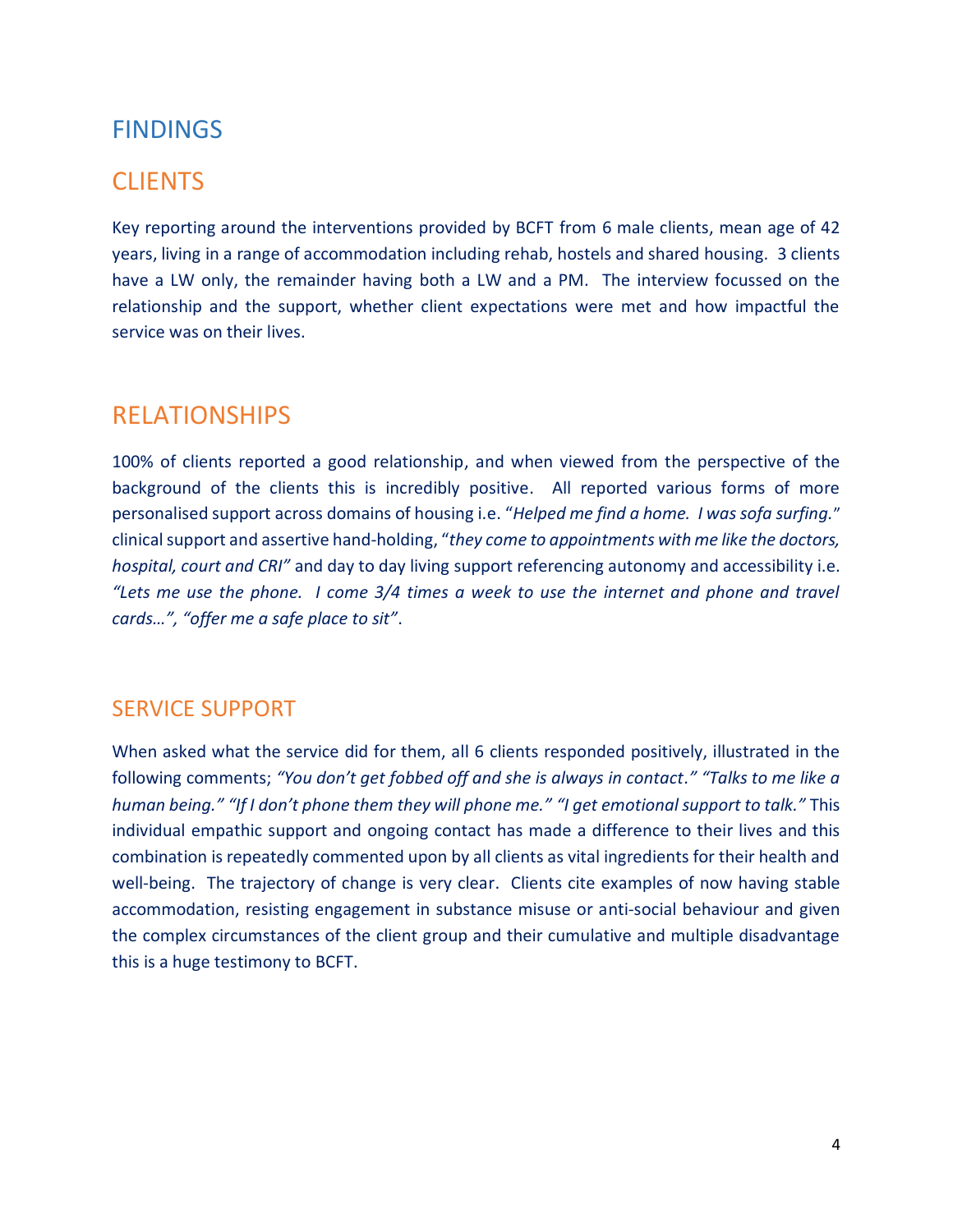# LW/PM support

When considering the distinction in support provided by LWPMs, the clients with both an LW and a PM appear to appreciate the difference and this can be summed up in the following comment, *"He (PM) gives me advice. He tells me "I have done that". He has been to the doctors with me. X has been there and done it, Y is professional and by the book. Two angels have met and I can tell that X has been there."* The assertive linkage to external agencies is also referenced in the following client comment, *"Takes me to meetings – always positive. I have made friends which is not easy because of my bi-polar."* This is critical, as we know from the evidence base that recovery group participation is associated with building and sustaining motivation for sobriety, for creating pro-recovery social networks and for allowing people to learn and copy recovery techniques (<sup>i</sup>Moos, 2007). The comments demonstrate the value of the lived experience in instilling hope and connectivity in the client, and there is a clear indication of positive change in the population in spite of the relatively small sample.

In considering what could be improved with the service clients reported that nothing needs to be changed except to provide the city with more support like this to ensure that others receive the same 1:1 professional and personal support. 100% of clients are delighted with what BCFT has offered so far and the findings suggest that those involved in the LWPM programme remain well supported and connected throughout their time.

#### ONGOING CHALLENGES

Two clients reported communication confusion between other services, for example securing accommodation, but these challenges were qualified by clients reporting that these issues were not the responsibility of the service but more to do with ineffective communication in external agencies such as the bail hostel.

It is pleasing to note that all clients valued the service highly and were able to articulate the positive impact it had had on their lives, as referenced in the following comments.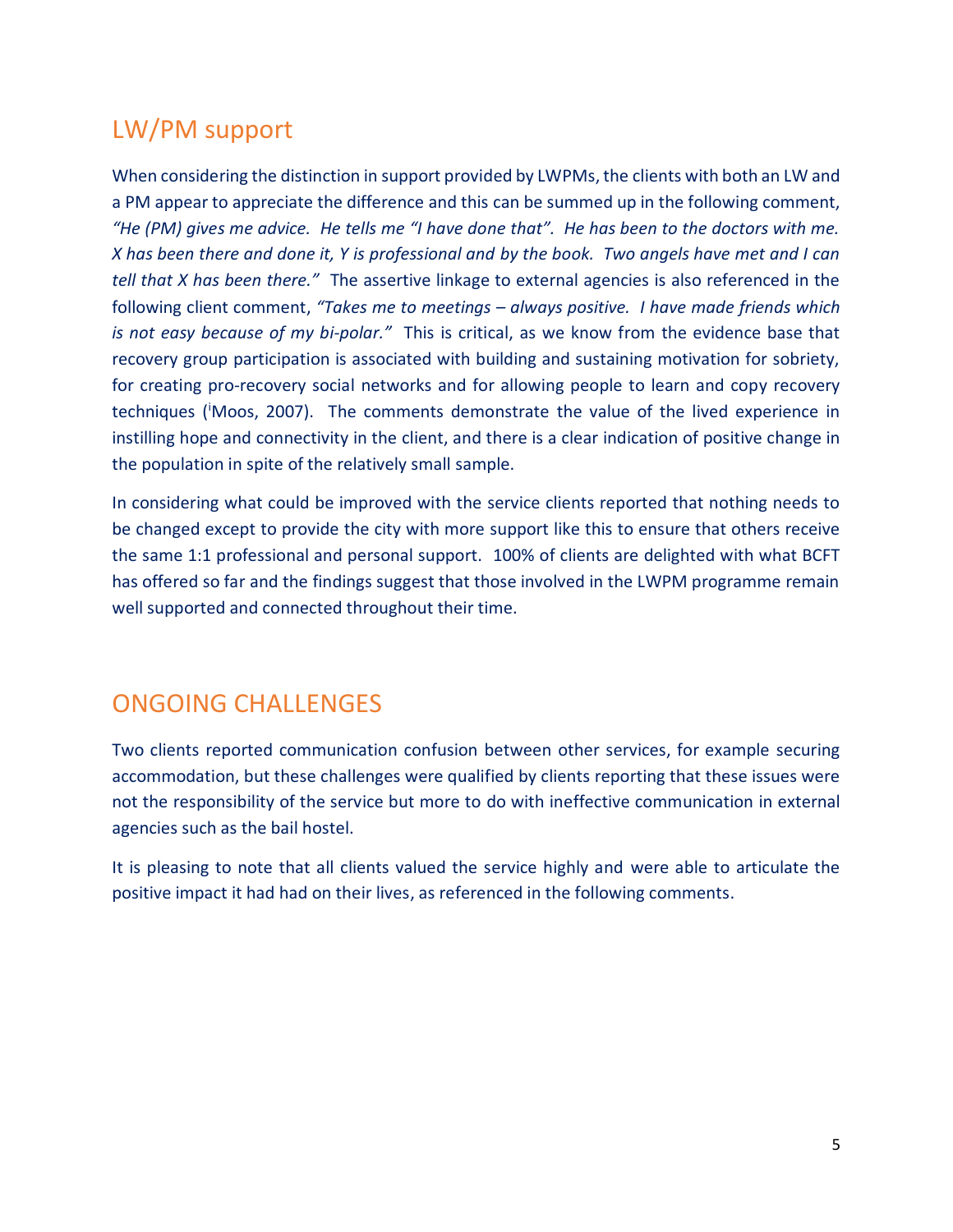*"I was homeless in Sutton Coldfield. I was begging on the streets. Now I am 3 months in – I have stopped begging, stopped crack and my homelessness has been sorted. I've also got my benefits sorted and had a medical assessment. They come and meet me and come to appointments with me. They have given me food parcels."*

*"I don't know what I would be doing without them. I was in a bad way. They helped me. I have been sober since October. I got off the gear, I was on 130ml of methadone for 18 years!"*

*"I was homeless and a street drinker and now I am thinking of volunteering. I've just finished an 8 week woodwork course and now I'm starting a horticultural course."*

#### **STAFF**

11 sample interviews took place and included various roles; 1 Peer Mentor Co-ordinator, 1 Team Leader, 3 LWs Not Matched, 3 LWs Matched, and 3 PMs. Time in post ranged from 3 months to 15 months. Eight of the staff were employed by Shelter, two by Mind, and one by Sifa Fireside. The interviews focussed on the way in which support is delivered by both LWPM roles and aspects of operating on a low case load which enables many of the team to offer a more personalised, holistic service than the larger providers. This more personalised care stemmed from 3 aspects of their approach

- Staff being accessible and flexible
- Continuity and intensive working
- Offering resources such as time, use of office equipment, advocacy etc across the domains of homelessness, addiction, mental health and offending behaviour

#### FINDINGS

These are closely interwoven with the way in which support is delivered. Staff did not discuss their support as having a distinct PM/LW outcome outside of the personalised experience of support for the client. There was greater articulation of the end result, demonstrated in this comment, *"Flexible in how we support, not one set outcome, we can work holistically. As a former drug worker I'd only worked with drug issues but now I can stay with the client throughout their journey. It is more consistent."* This emphasises the personal journey staff take their client through and is illustrative of the longevity of the support on offer, the flexibility and the professional and personal knowledge that the staff team bring to the service.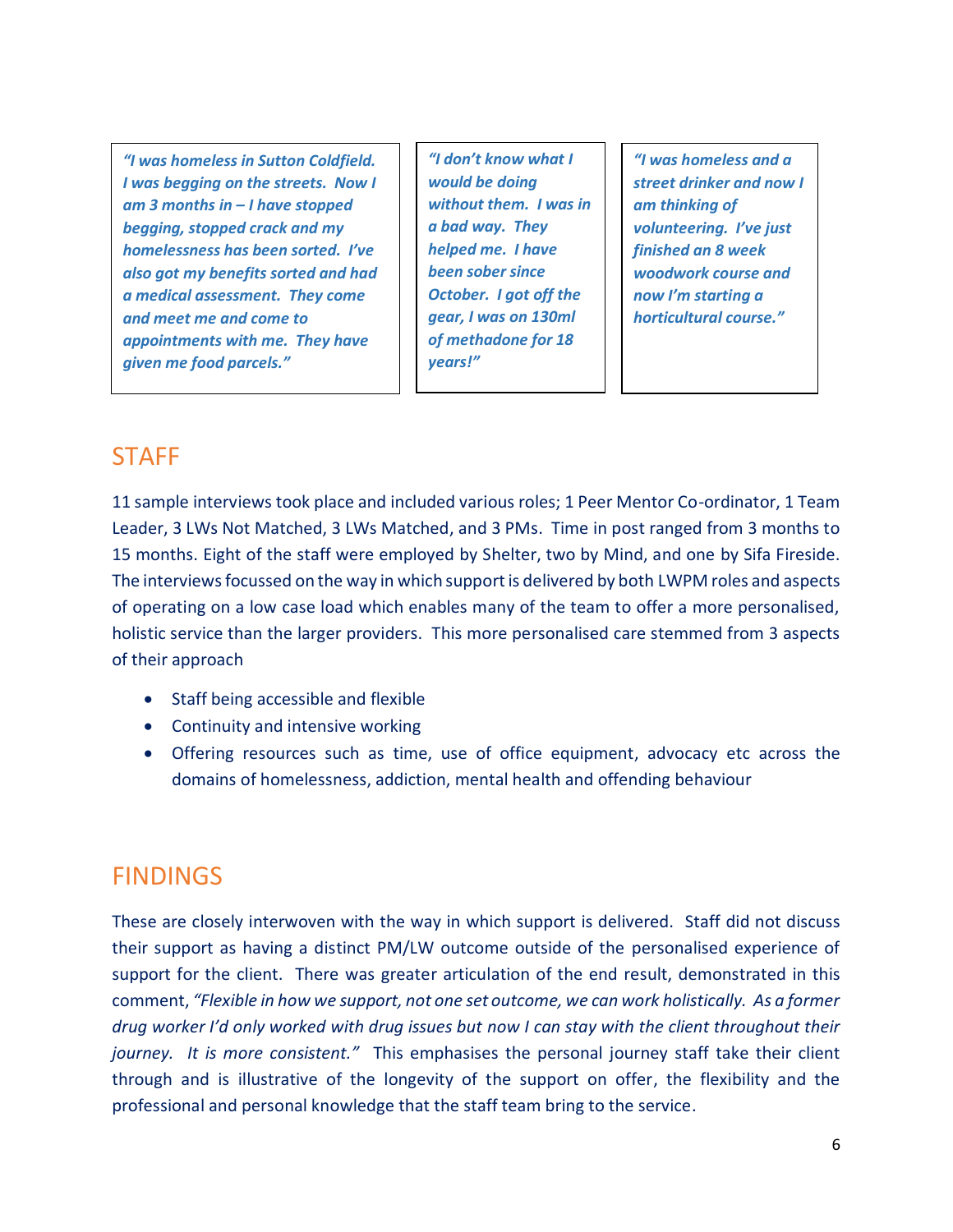In respect of service utilisation comments were mixed. There was an acknowledgment that the service was new and not without teething problems such as the lack of capacity for evening and weekend work; the lack of a personal client budget making it difficult to offer clients refreshments when on outreach and having to continually engage with clients even when the client is intoxicated.

On a more positive note, other comments evidenced in the staff case-studies appearing below, highlight the value and the benefits the LWPM programme brings to the city such as navigating external services on behalf of the client; the amalgamation of the 3 services offers a strong range of experience and knowledge; low caseloads (maximum 8) affording for more flexible, persistent and personal client support and continued work with the client to encourage, initiate and support long term change.

In exploring the role of the LW staff acknowledged professional expertise, this is in contrast to the role of the PM and in accordance with the model, where the asset is considered to be the lived experience.

#### EFFECTIVENESS OF THE LWPM PROGRAMME

Enabling factors include the dedicated, knowledgeable and personalised holistic 1:1 support from three specialist combined organisations that understand the complexity and the nature of the presenting clients. This and the balancing of good partnerships with external agencies whilst maintaining a distinct BCFT independent status are positive attributes. The low caseloads and the mix of the professional and lived experience all contribute to programme effectiveness and the navigation of services on behalf of the client.

# LIVED EXPERIENCE

Comments were mixed regarding the effectiveness of the lived experience. These ranged from the perceptions of the value of the role with some LWs asserting it is "*pivotal*" and "crucial", whilst others had not yet witnessed the benefits the role brings, for example *"How can you separate who does what? Data for each client does not relate to who does what. PM shared a similar experience around alcohol but it was a different experience."* and *"We need to understand that the relatable experience is not the other person's experience."* That said, the benefits the role brings, such as visible recovery, are fully realised in the following LWs comment; *"The PMs self-disclosure on addiction made the client sit bolt upright and it gave the client hope. The PM has been clean for 3 years so it gave the client something to think about – the client doesn't know anyone who isn't in addiction."*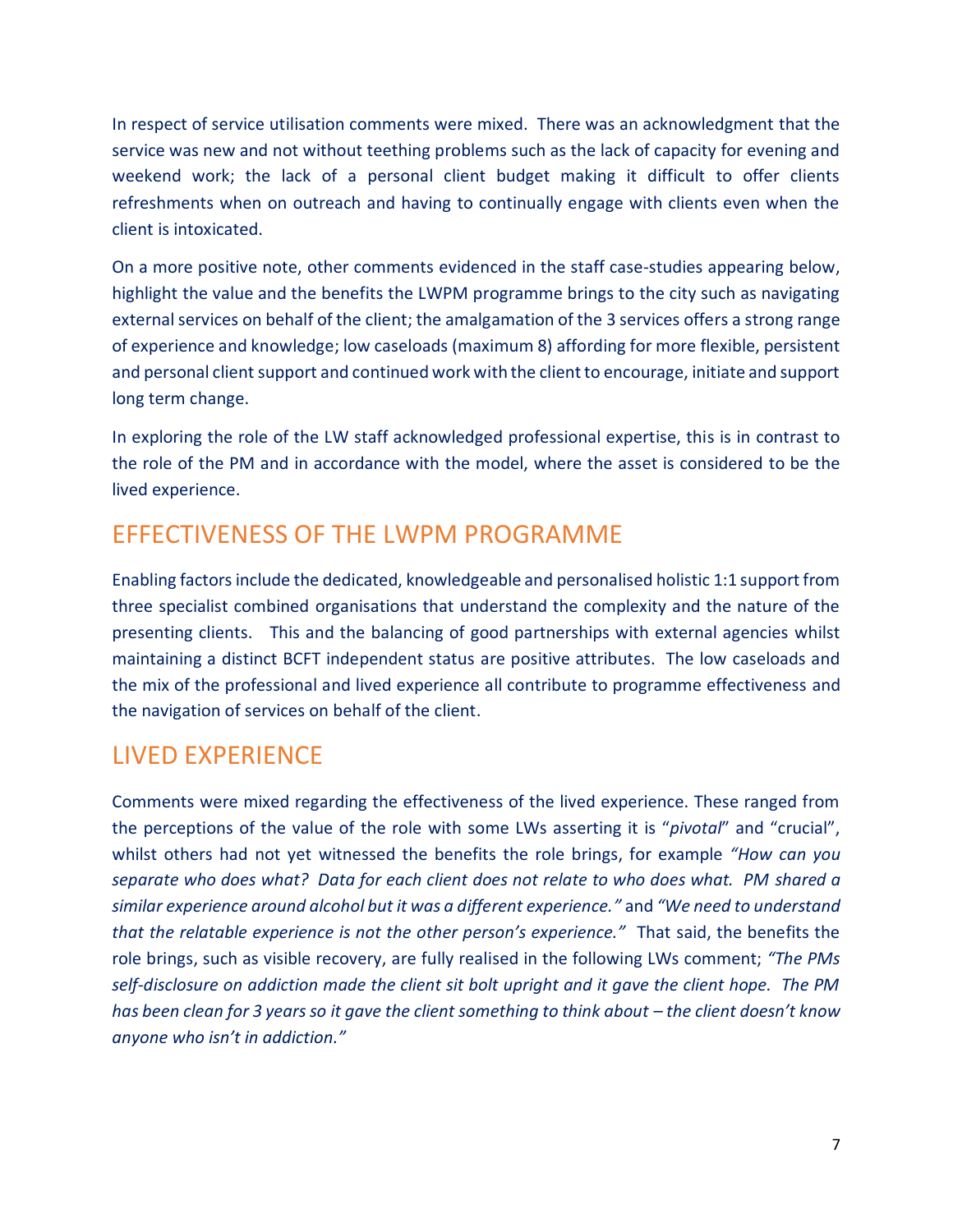### CLIENT PROGRESSION

All staff without exception were able to offer concrete examples of client progression through the utilisation of their respective roles. Effectiveness is highlighted in the ability to share a client's journey and to co-ordinate, advocate and support the client to navigate other services to maximise health and wellbeing and support them to live fulfilling lives. These examples are evidenced in the following comments.

*"First client was street homeless, drinker, anxious. He was nervous and I said "I've been exactly where you are, only I am not doing it today" Homeless, addicted, in and out of trouble. By the end of the day we got him to the doctors and took him on. I remember the anxiety and not engaging with any service. I have played a part."* Peer Mentor

*"First client referred from SIFA. Rough sleeper – alcoholic and street drinker engaging in ASB. LW gained trust over 3 months. Took for coffee. Support built and accommodation was provided away from Moseley. He is engaging in support and values the LW's support and now volunteers in community orchard."* Lead Worker

*"Homeless, begging client who was disinterested. It wasn't until I said I had lived experience then he listened. He is still engaging now – I am adopted and he was. He now has identification. I helped him get ESA. He feels it was me that done it – he doesn't talk to anyone. I know where to find him and we can be flexible."* Peer Mentor

#### BARRIERS TO EFFECTIVENESS

Barriers to the programme working as well as it could related to difficulties of maintaining staff/team contact over three bases with three organisations'. These challenges were associated with the different working hours at each organisation; the different case management systems; the lack of key fobs to gain entry into other host organisations and pay scale differentials, as well as some PMs being matched to LW in a different organisation. These are demonstrated in the following staff comments; "*The 3 organisations working as a team. We are all paid differently, different holidays etc. It causes an undercurrent. File sharing is a nightmare. Each organisation has a different individual system that can't be accessed and it is all incompatible. Makes life difficult*." and *"LW is employed by Mind but the PM is employed by Shelter. The case file is in Mind, so paper work and data submission is difficult".*

Other reported ongoing challenges included the matching of the PM to the LW, rather than matching the PM to the client. This brought about challenges for LWs and PMs in terms of being matched or not, having a co-worker present for 5 days a week, managing appropriate disclosure and maintaining boundaries. The matching process was viewed negatively in terms of it not providing an appropriate mix of skills and experience as illustrated in the following comment,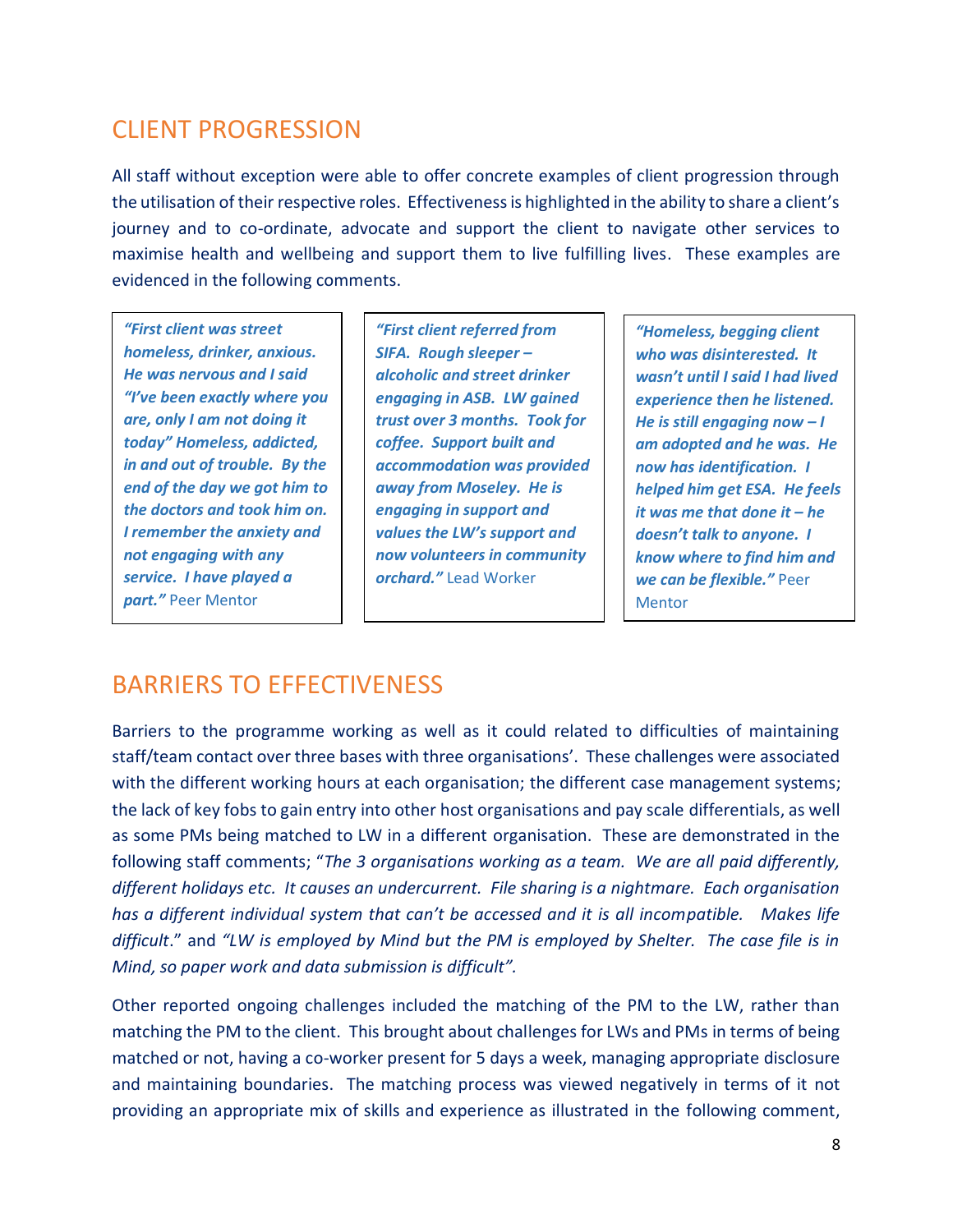"*PMs should be paired with clients. LW has MH expertise, I have drug abuse but the client may not have this e.g. a sex worker. It would help if PM was matched to client*". It is worth noting that the perceived issue around matching PMs to LWs was mentioned by a staggering 91% of staff.

#### KEY STAKEHOLDERS

Two external providers offered their perceptions of the service. Comments centred on embedding in a new service and the providers being pleased with those they have so far referred in, citing client progression and timely updates. The role of the service having specialist expertise in complex clients was noted, and the fact that the service offered another layer of support was welcomed by both respondents. It is pleasing to note that both stakeholders would welcome more LWs and PMs.

### **CONCLUSION**

There is strong vindication and support for the LWPM service in terms of its capacity to enable to sustain engagement and make significant progress with complex clients. Given the complexity of the population in terms of metal and physical health, this is an admirable achievement.

The clients not only value the support but there is a strong commitment to the staff. There are also early indications of strong and stable recovery and social capital. However, this is a complex population with ongoing needs around mental health and the need for continued support engagement.

#### RECOMMENDATIONS

Different approaches could be developed to enable smarter working practices for LWs and PMs e.g. a common system for file sharing and information sharing, a team base, a personal client budget.

The possibility of increasing the staff team, or tapping into existing community supports to allow for longer working hours including evening and weekend work.

Opportunities could be developed to consider matching of clients to PMs, which would assist the lived experience aspect of the model whilst alleviating any pressures of LWs having a matched